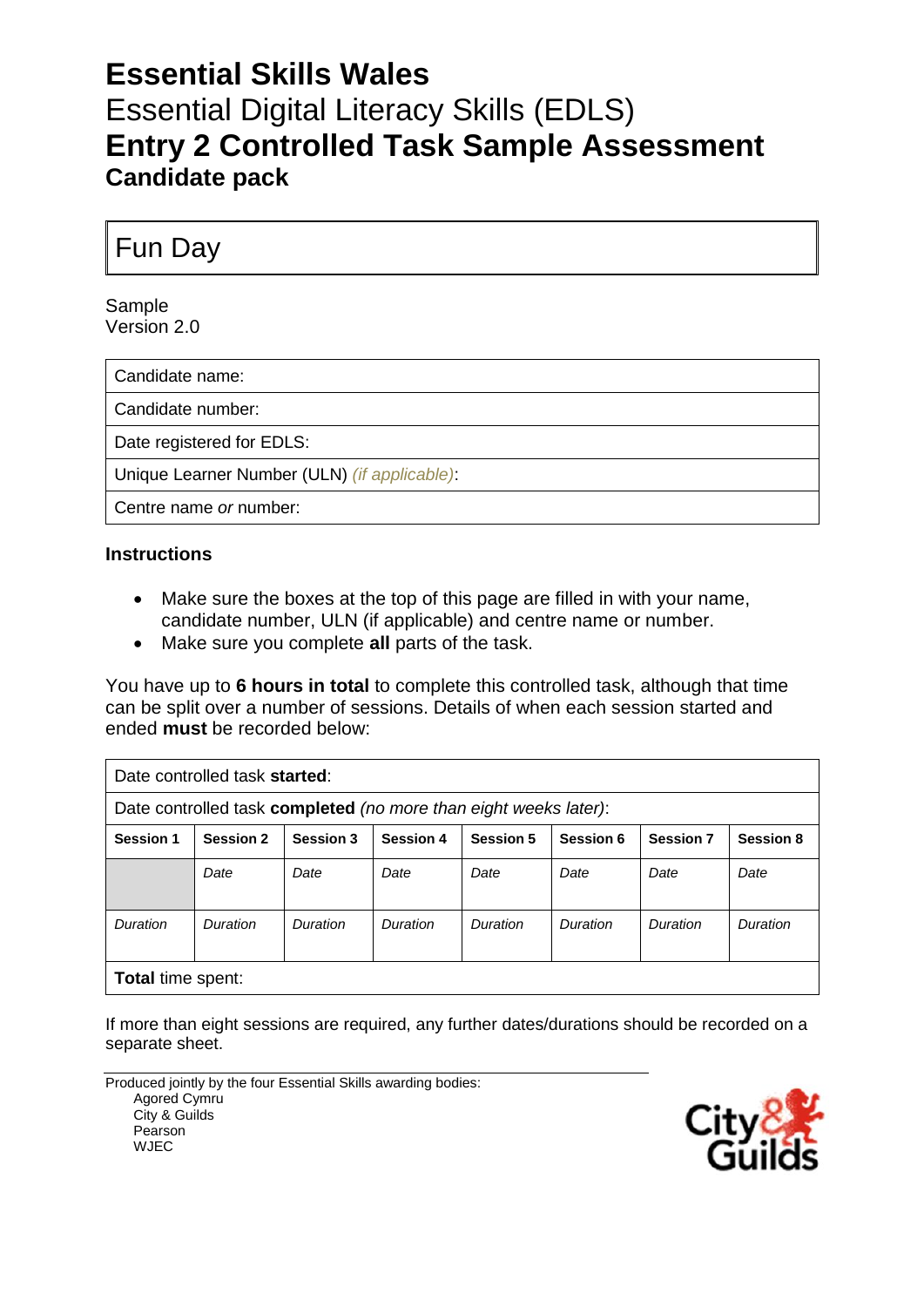**This task pack contains a scenario and a set of instructions. It also contains guidance for the Structured Discussion you will need to have with your assessor after completing this task.**

- Make sure you read through the scenario and instructions carefully before you start.
- You will be supervised throughout your time working on this task, although during that time you can use most of the equipment that would normally be available to you in a real-life situation (this will include accessing the internet).
- Although you will be working in collaboration, all work submitted must be **entirely** your own. You are not allowed to be given any help with the skills that are being assessed through this controlled task.
- Submit all of your work at the end of **each** session. You are not allowed to take any task materials away with you, or have access to these between sessions.
- Make sure you **sign the declaration** at the back of this pack at the end of your final session working on this task.

You must complete Parts 1, 2 and 4 of this task entirely on your own. You will need to work with at least one other person for Part 3 of this task.

## **Structured Discussion**

Once you have completed the task you will take part in a Structured Discussion with your assessor. This may be one-to-one or as part of a small group.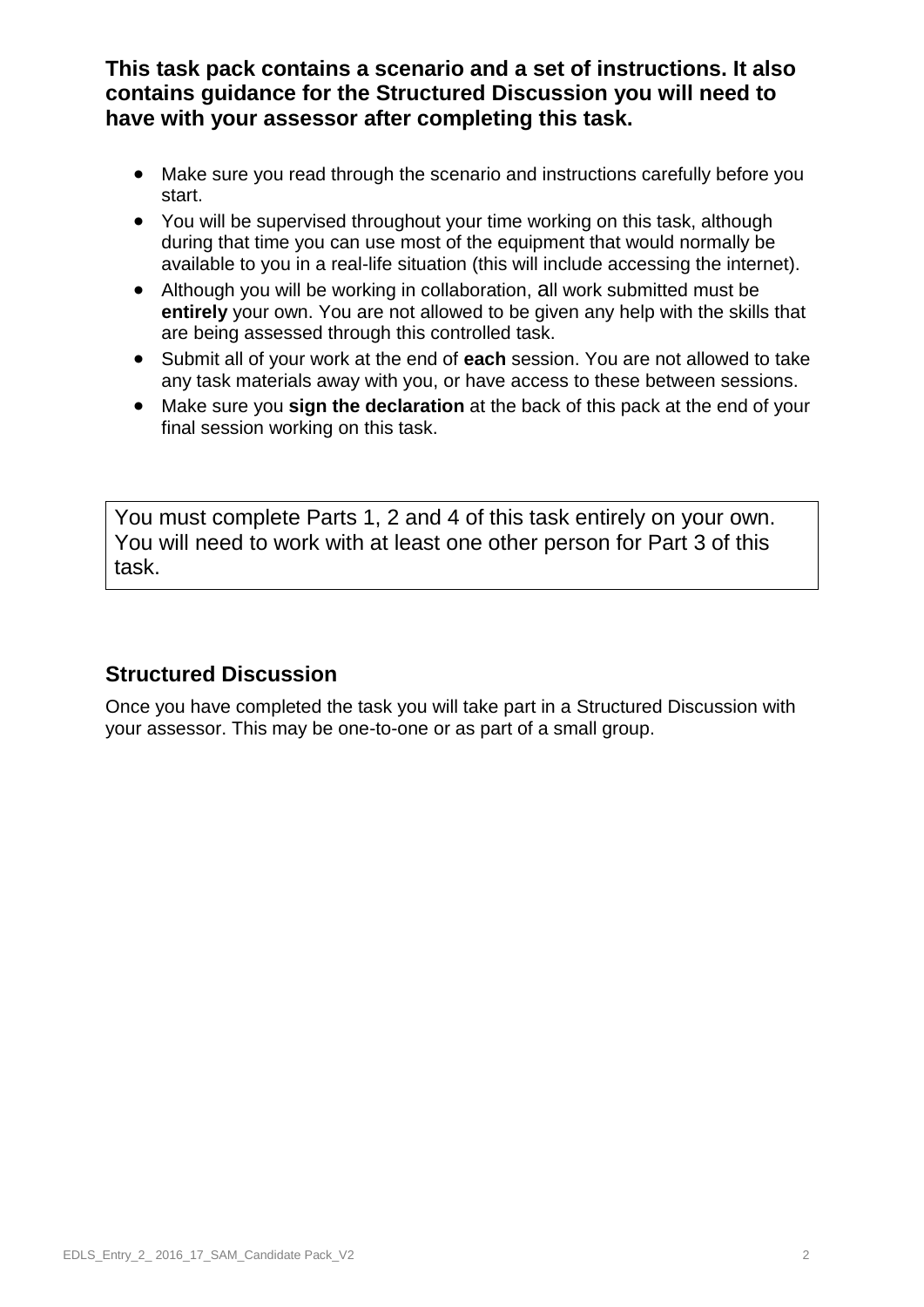#### Task instructions: Fun Day

#### **Scenario**

There is to be a Fun Day in the local park.

You have been asked to make a flyer about one of the activities taking place at the Fun Day.

During some of this task you will need to work with others.

### **Part 1**

#### **On your own:**

Your assessor will give you an email account and password.

1.1 Open the email account using the password.

1.2 Your assessor has sent you an email. Open and read the email.

1.3 Reply to the email to say that you have received and read it.

1.4 Follow the instructions in the email.

The email gives you some information about one of the activities taking place at the local Fun Day. The email also asks you to find some information about the activity. You will need all this information for later in the task.

#### **Part 2 On your own:**

2.1 Create a file.

2.2 From the email and the search you have carried out in Part 1, enter the:

- details about the activity
- cost of the activity to people at the Fun Day.

2.3 Use at least two formatting techniques to make the information in the file clear.

2.4 Save the file.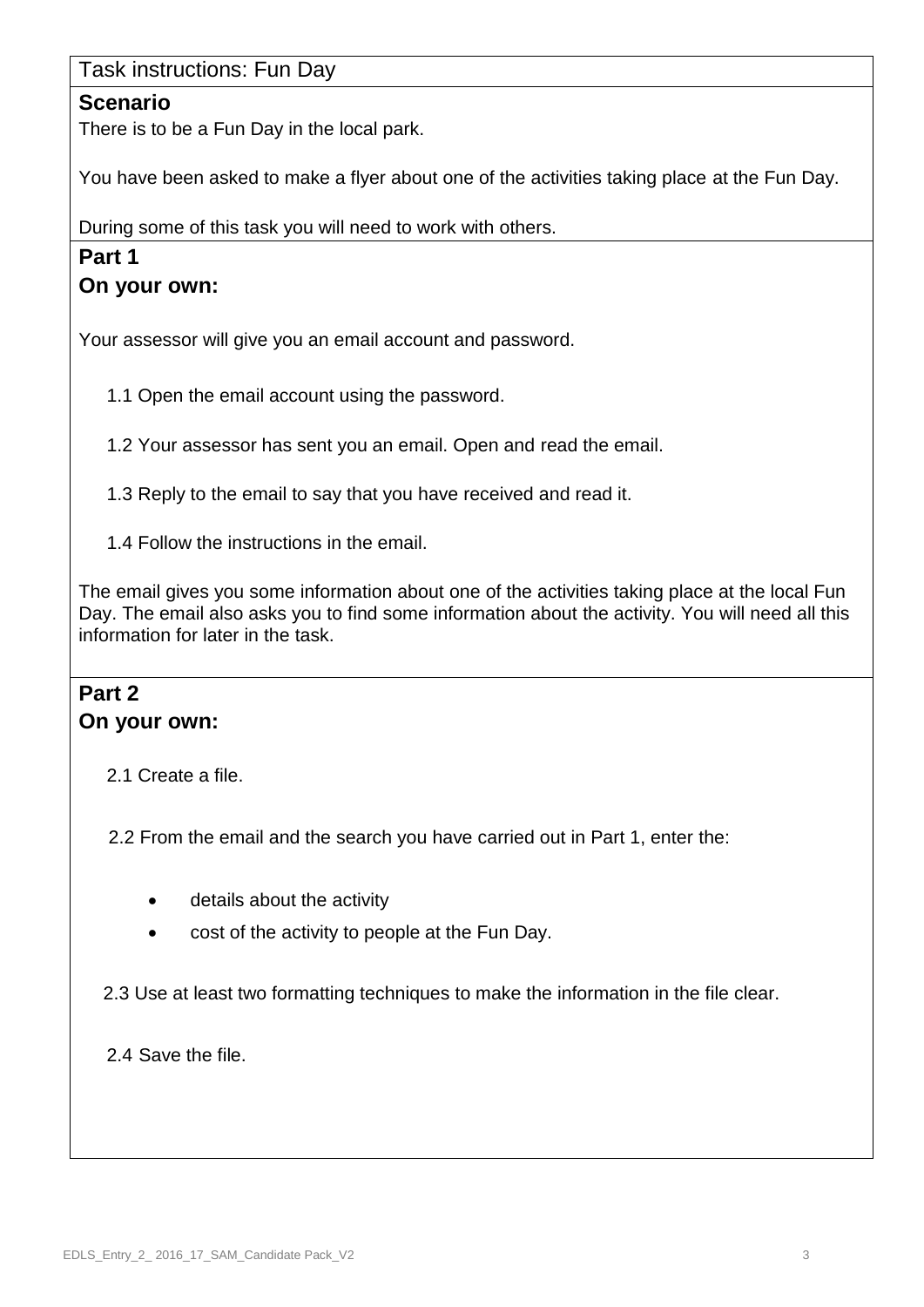# **Part 3 Working with others:**

You need to share the information that you have found. You will need to work with at least one other person digitally.

- 3.1 Agree with the other person how you will work together digitally. (Which digital tool will you use?)
- 3.2 Share what you have found.
- 3.3 Choose at least one piece of information that someone else has found. Add this to your file.

### **Part 4 On your own:**

You need to choose how to present your flyer so it gives people some information about the activity. You may edit the file created in Part 2 or create a new file.

4.1 Using the appropriate software, open the file and enter the information that:

- you were given in the email
- you have found
- at least one other person has found.
- 4.2 Use creative techniques to make the information attractive for others. (e.g. bold, centre, bullets, adding sound, adding an image)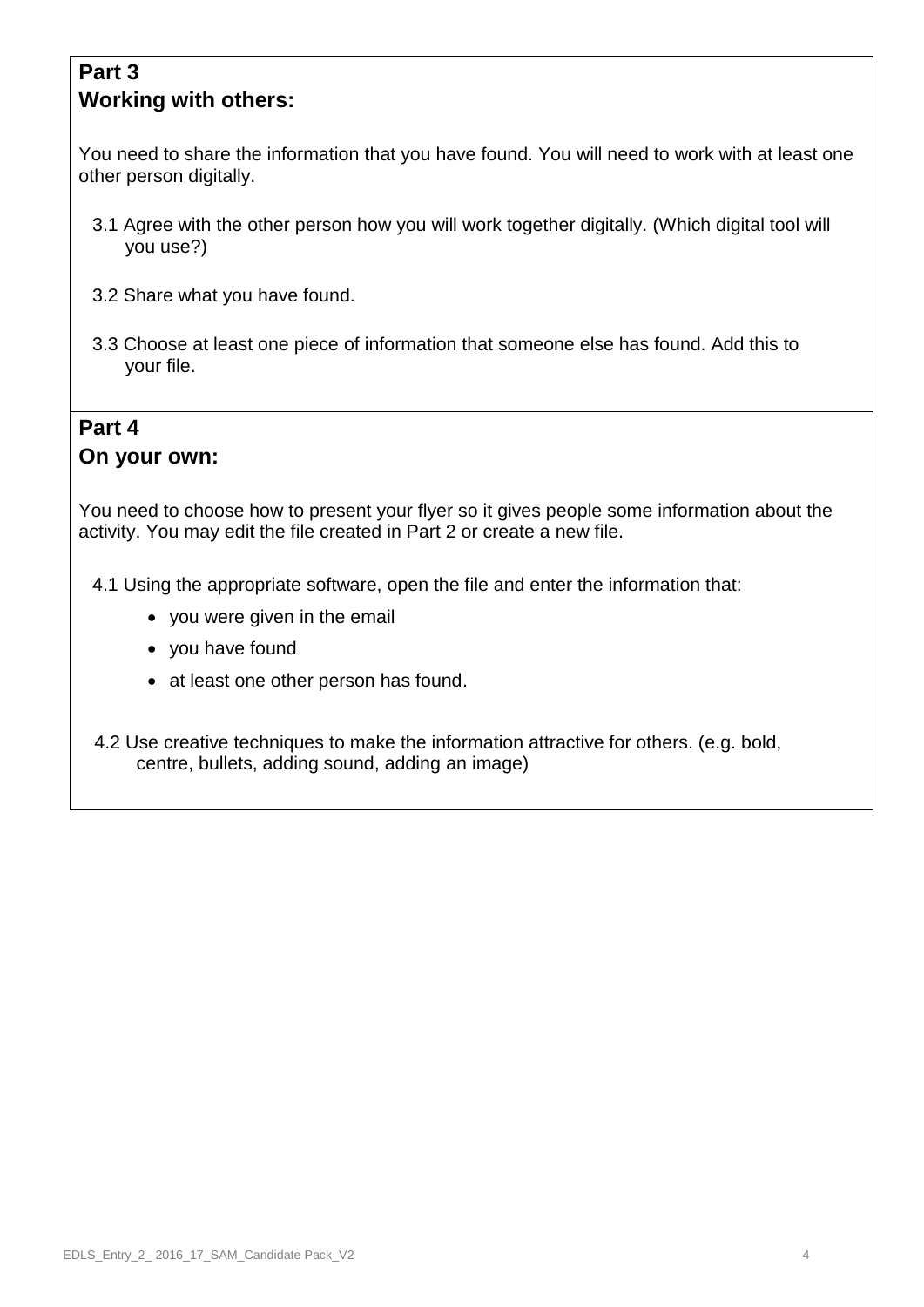The Structured Discussion can take place outside of the allocated time for the Controlled Task and after the 8 week working period.

## **Structured Discussion**

(to be completed after you have successfully finished your Controlled Task)

You must prepare for the discussion and submit any notes made. The notes may be verbal or written.

During the discussion, you will need to:

- give examples of what you can learn using digital tools
- state at least **three** ways you have made sure you were safe online
- give examples of basic digital hardware.